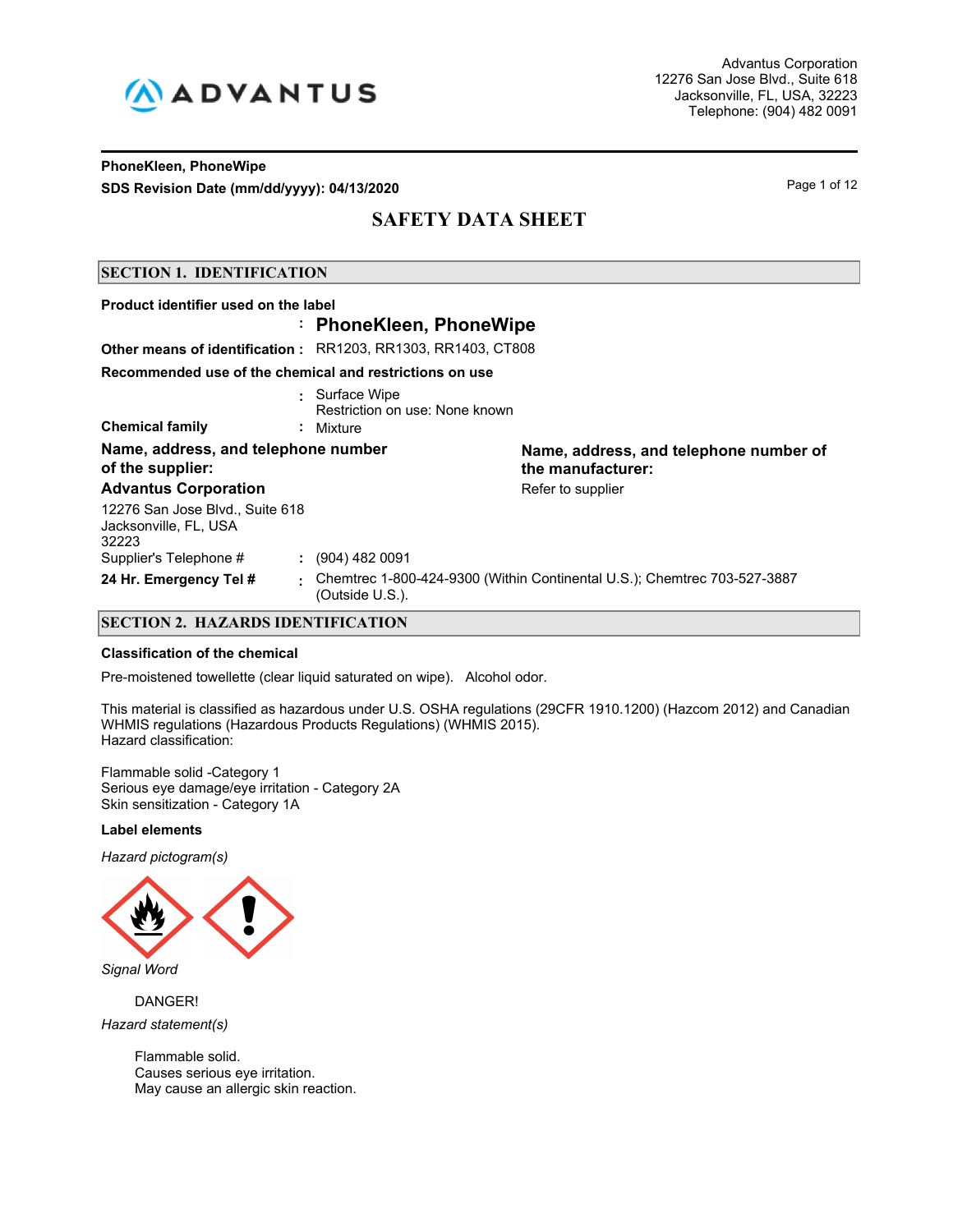

## **PhoneKleen, PhoneWipe SDS Revision Date (mm/dd/yyyy): 04/13/2020** Page 2 of 12

# **SAFETY DATA SHEET**

## *Precautionary statement(s)*

Keep away from heat, hot surfaces, sparks, open flames and other ignition sources - No smoking. Ground and bond container and receiving equipment. Use explosion-proof electrical and ventilating equipment. Wash thoroughly after handling. Avoid breathing vapors or mists. Contaminated work clothing must not be allowed out of the workplace. Wear protective gloves and eye/face protection. IF ON SKIN (or hair): Take off immediately all contaminated clothing. Rinse skin with water/shower. Wash

contaminated clothing before reuse. If skin irritation or rash occurs: Get medical advice/attention. IF IN EYES: Rinse cautiously with water for several minutes. Remove contact lenses, if present and easy to do. Continue rinsing. If eye irritation persists: get medical advice/attention. In case of fire: Use water fog, dry chemical, CO2 or 'alcohol' foam to extinguish.

Store in a well-ventilated place. Keep cool. Store locked up.

Dispose of contents/container in accordance with local/regional/national/international regulations.

#### **Other hazards**

Other hazards which do not result in classification: Ingestion may cause gastrointestinal irritation, nausea, vomiting and diarrhea.

## **SECTION 3. COMPOSITION/INFORMATION ON INGREDIENTS**

| Solution |
|----------|
|----------|

| <b>Chemical name</b>                                                               | Common name and synonyms                 | <b>CAS#</b> | Concentration (% by weight) |
|------------------------------------------------------------------------------------|------------------------------------------|-------------|-----------------------------|
| Ethyl alcohol                                                                      | Ethyl alcohol<br>Ethyl hydrate           | 64-17-5     | $30.0 - 60.0$               |
| N-Alkyldimethylbenzyl ammonium<br>chloride                                         | Benzethonium Chloride (USP)              | 8001-54-5   | $0.1 - 1.0$                 |
| Nonylphenol, ethoxylated                                                           | Polyethylene glycol nonylphenyl<br>ether | 9016-45-9   | $0.1 - 1.0$                 |
| Urea, N.N"-methylenebis[N'-[3-<br>(hydroxymethyl)<br>-2,5-dioxo-4-imidazolidinyl]- | Imidazolindyl Urea                       | 39236-46-9  | $0.1 - 1.0$                 |

The exact concentrations of the above listed chemicals are being withheld as a trade secret.

## **SECTION 4. FIRST-AID MEASURES**

#### **Description of first aid measures**

| Ingestion    | : None required when used as intended. In the case of accident or if you feel unwell,<br>seek medical advice immediately (show the label where possible).                                                            |
|--------------|----------------------------------------------------------------------------------------------------------------------------------------------------------------------------------------------------------------------|
| Inhalation   | : If inhaled, move to fresh air. If breathing is difficult, give oxygen by qualified medical<br>personnel only. If breathing has stopped, give artificial respiration. Get medical<br>attention if symptoms persist. |
| Skin contact | : Wash off with soap and plenty of water. If skin irritation or rash occurs: Get medical<br>advice/attention. Wash contaminated clothing before re-use.                                                              |
| Eye contact  | : Immediately flush eyes with running water for at least 15 minutes. Obtain medical<br>attention if irritation persists.                                                                                             |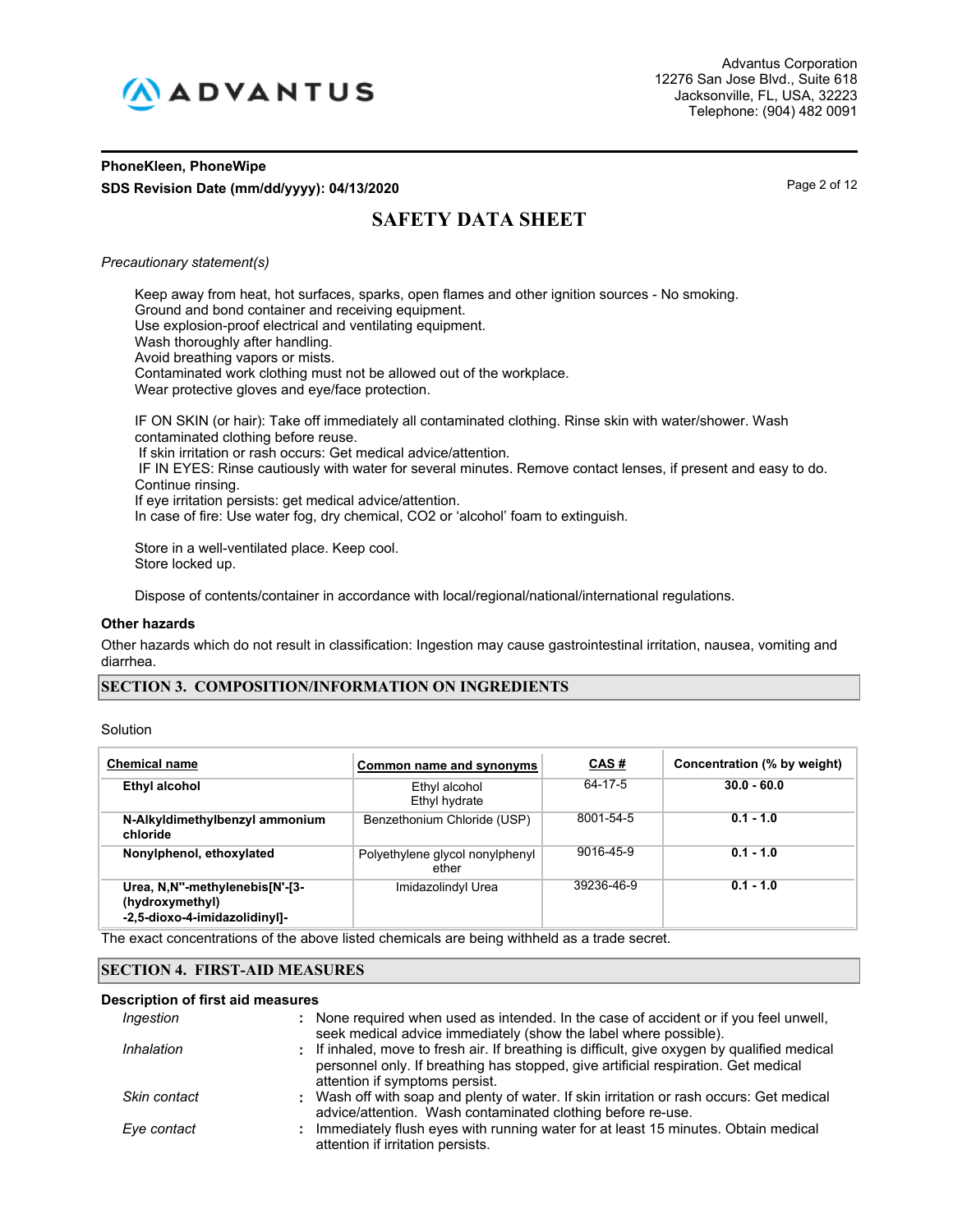

## **PhoneKleen, PhoneWipe SDS Revision Date (mm/dd/yyyy): 04/13/2020** Page 3 of 12

# **SAFETY DATA SHEET**

## **Most important symptoms and effects, both acute and delayed**

 Causes serious eye irritation. Symptoms may include redness, pain, tearing and conjunctivitis. Inhalation of high concentrations may cause dizziness, disorientation, incoordination, narcosis, nausea or narcotic effects. May cause an allergic skin reaction (e.g. swelling, rash and eczema). **:**

#### **Indication of any immediate medical attention and special treatment needed**

**:** Treat symptomatically. This product is a CNS depressant.

## **SECTION 5. FIRE-FIGHTING MEASURES**

#### **Extinguishing media**

*Suitable extinguishing media*

**:** Use water fog or fine spray, foams, carbon dioxide or dry chemical. Do not use a solid water stream as it may scatter and spread fire.

*Unsuitable extinguishing media*

**:** Do not use a solid water stream as it may scatter and spread fire.

#### **Special hazards arising from the substance or mixture / Conditions of flammability**

Flammable solid. Vapors may travel considerable distance to a source of ignition and **:** flash back. Vapors are heavier than air and may spread along floors.

**Flammability classification (OSHA 29 CFR 1910.106)**

**:** Flammable solid.

## **Hazardous combustion products**

**:** Carbon oxides

## **Special protective equipment and precautions for firefighters**

*Protective equipment for fire-fighters*

**:** Firefighters must use standard protective equipment including flame retardant coat, helmet with face shield, gloves, rubber boots, and in enclosed spaces, SCBA. Do not enter without wearing specialized protective equipment suitable for the situation. Firefighter's normal protective clothing (Bunker Gear) will not provide adequate protection. A full-body encapsulating chemical protective suit with positive pressure self-contained breathing apparatus (NIOSH approved or equivalent) may be necessary.

*Special fire-fighting procedures*

**:** Fight fires from a safe distance. Move containers from fire area if safe to do so. Water spray may be useful in cooling equipment exposed to heat and flame.

## **SECTION 6. ACCIDENTAL RELEASE MEASURES**

## **Personal precautions, protective equipment and emergency procedures**

Restrict access to area until completion of clean-up. Ensure clean-up is conducted by **:** trained personnel only. Individuals involved in the cleanup must wear appropriate personal protective equipment. For personal protection see section 8.

**Environmental precautions :** Do not allow material to contaminate ground water system.

## **Methods and material for containment and cleaning up**

**:** Small Spills: Wipe up with absorbent material (e.g. cloth, fleece).

#### **Special spill response procedures**

- **:** If a spill/release in excess of the EPA reportable quantity is made into the environment, immediately notify the national response center in the United States (phone: 1-800-424-8802).
	- US CERCLA Reportable quantity (RQ): None.

## **SECTION 7. HANDLING AND STORAGE**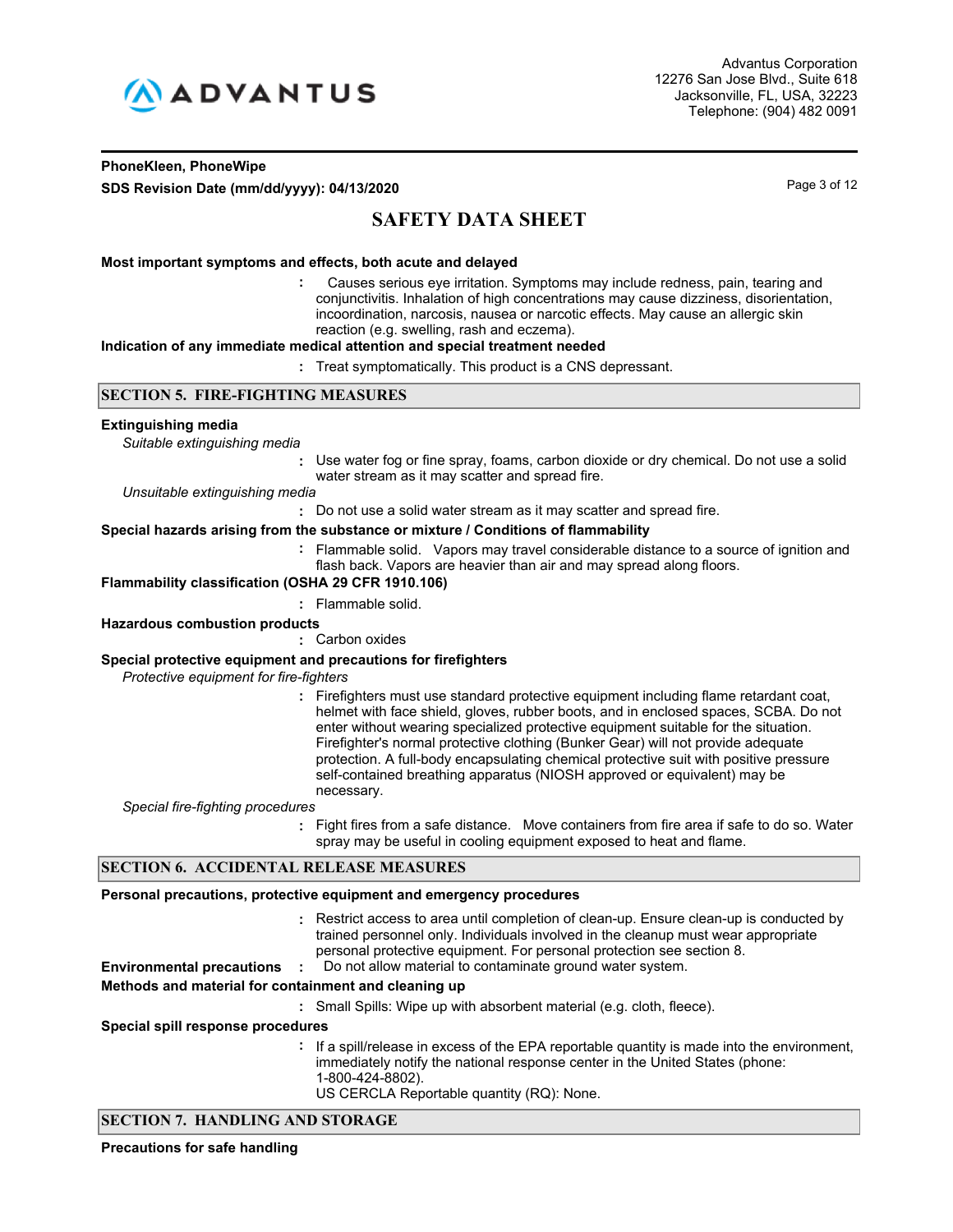

## **PhoneKleen, PhoneWipe SDS Revision Date (mm/dd/yyyy): 04/13/2020** Page 4 of 12

# **SAFETY DATA SHEET**

Use only in well-ventilated areas. Wear suitable protective equipment during handling. **:** Do not ingest or swallow. Avoid breathing mist or vapor. Avoid contact with skin, eyes and clothing. Wash thoroughly after handling. Keep away from heat, hot surfaces, sparks, open flames and other ignition sources - No smoking. Use only non-sparking tools with this material. Avoid contact with incompatible materials. Keep containers tightly closed when not in use.

**Conditions for safe storage :** Store in a cool, dry, well-ventilated area. No smoking in the area. . **Incompatible materials :** Oxidizing agents; Strong acids.

## **SECTION 8. EXPOSURE CONTROLS / PERSONAL PROTECTION**

| <b>Exposure Limits:</b>                                                            |                  |             |                                     |             |
|------------------------------------------------------------------------------------|------------------|-------------|-------------------------------------|-------------|
| <b>Chemical Name</b>                                                               | <b>ACGIH TLV</b> |             | <b>OSHA PEL</b>                     |             |
|                                                                                    | <b>TWA</b>       | <b>STEL</b> | <b>PEL</b>                          | <b>STEL</b> |
| <b>Ethyl alcohol</b>                                                               | N/Av             | 1000 ppm    | 1000 ppm (1900<br>mg/m <sup>3</sup> | N/Av        |
| N-Alkyldimethylbenzyl<br>ammonium chloride                                         | N/Av             | N/Av        | N/Av                                | N/Av        |
| Nonylphenol, ethoxylated                                                           | N/Av             | N/Av        | N/Av                                | N/Av        |
| Urea, N,N"-methylenebis[N'-[3-<br>(hydroxymethyl)<br>-2,5-dioxo-4-imidazolidinyl]- | N/Av             | N/Av        | N/Av                                | N/Av        |

## **Exposure controls**

#### **Ventilation and engineering measures**

| <b>Respiratory protection</b>                 | : Ensure adequate ventilation, especially in confined areas. Use general or local<br>exhaust ventilation to maintain air concentrations below recommended exposure limits.<br>Use explosion-proof electrical and ventilating equipment.<br>: Respiratory protection is required if the concentrations exceed the TLV.<br>NIOSH-approved respirators are recommended. Advice should be sought from<br>respiratory protection specialists. Respirators should be selected based on the form<br>and concentration of contaminants in air, and in accordance with OSHA (29 CFR)<br>1910.134) or CSA Z94.4-02. |  |  |  |
|-----------------------------------------------|-----------------------------------------------------------------------------------------------------------------------------------------------------------------------------------------------------------------------------------------------------------------------------------------------------------------------------------------------------------------------------------------------------------------------------------------------------------------------------------------------------------------------------------------------------------------------------------------------------------|--|--|--|
| <b>Skin protection</b>                        | : Wear gloves impervious to this material. Advice should be sought from glove<br>suppliers.                                                                                                                                                                                                                                                                                                                                                                                                                                                                                                               |  |  |  |
| Eye / face protection                         | : Wear safety goggles or glasses as appropriate for the job.                                                                                                                                                                                                                                                                                                                                                                                                                                                                                                                                              |  |  |  |
| Other protective equipment                    | : An eyewash station and safety shower should be made available in the immediate<br>working area. Depending on conditions of use, an impervious apron should be worn.<br>Other equipment may be required depending on workplace standards.                                                                                                                                                                                                                                                                                                                                                                |  |  |  |
| <b>General hygiene considerations</b>         |                                                                                                                                                                                                                                                                                                                                                                                                                                                                                                                                                                                                           |  |  |  |
|                                               | : Avoid breathing vapour or mist. Avoid contact with skin, eyes and clothing. Do not<br>ingest. Do not eat, drink or smoke when using this product. Upon completion of work,<br>wash hands before eating, drinking, smoking or use of toilet facilities. Remove soiled<br>clothing and wash it thoroughly before reuse.                                                                                                                                                                                                                                                                                   |  |  |  |
|                                               | <b>SECTION 9. PHYSICAL AND CHEMICAL PROPERTIES</b>                                                                                                                                                                                                                                                                                                                                                                                                                                                                                                                                                        |  |  |  |
| Appearance                                    | : Pre-moistened towellette (clear liquid saturated on wipe).                                                                                                                                                                                                                                                                                                                                                                                                                                                                                                                                              |  |  |  |
| Odour                                         | Alcohol odor.                                                                                                                                                                                                                                                                                                                                                                                                                                                                                                                                                                                             |  |  |  |
| <b>Odour threshold</b>                        | : Not available.                                                                                                                                                                                                                                                                                                                                                                                                                                                                                                                                                                                          |  |  |  |
| рH                                            | : Not available.                                                                                                                                                                                                                                                                                                                                                                                                                                                                                                                                                                                          |  |  |  |
| Melting Point/Freezing point : Not available. |                                                                                                                                                                                                                                                                                                                                                                                                                                                                                                                                                                                                           |  |  |  |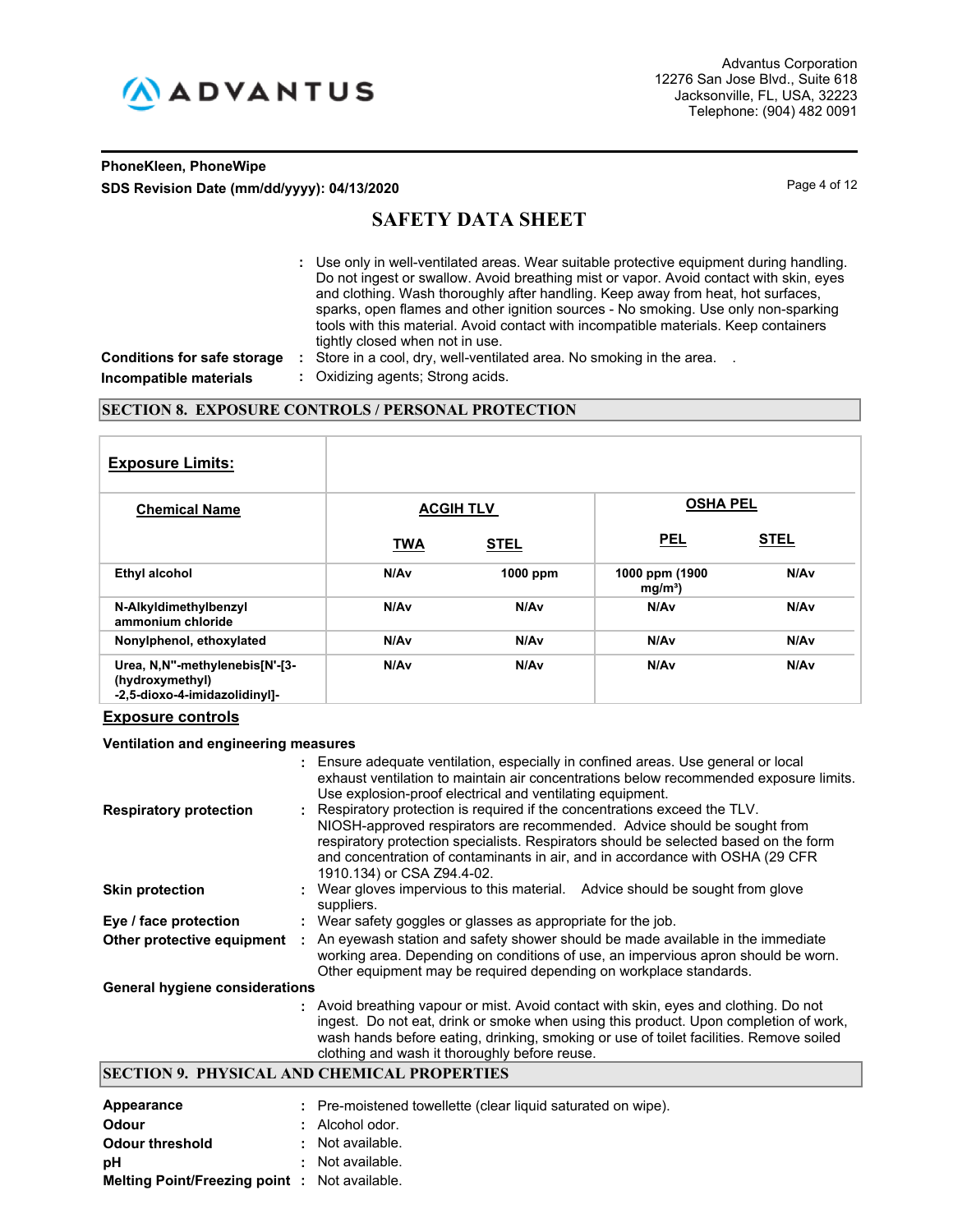

## **PhoneKleen, PhoneWipe SDS Revision Date (mm/dd/yyyy): 04/13/2020** Page 5 of 12

# **SAFETY DATA SHEET**

| Initial boiling point and boiling range         |                                                                                 |  |  |  |  |
|-------------------------------------------------|---------------------------------------------------------------------------------|--|--|--|--|
|                                                 | $96.1^{\circ}$ C                                                                |  |  |  |  |
| <b>Flash point</b>                              | $26^{\circ}$ C                                                                  |  |  |  |  |
| <b>Flashpoint (Method)</b>                      | closed cup<br>÷                                                                 |  |  |  |  |
| Evaporation rate (BuAe = $1$ ) : Not available. |                                                                                 |  |  |  |  |
| <b>Flammability (solid, gas)</b>                | : Flammable solid                                                               |  |  |  |  |
| Lower flammable limit (% by vol.)               |                                                                                 |  |  |  |  |
|                                                 | Not available.                                                                  |  |  |  |  |
| Upper flammable limit (% by vol.)               |                                                                                 |  |  |  |  |
|                                                 | Not available.                                                                  |  |  |  |  |
| <b>Oxidizing properties</b>                     | None.                                                                           |  |  |  |  |
| <b>Explosive properties</b>                     | Not explosive                                                                   |  |  |  |  |
| Vapour pressure                                 | Not available.                                                                  |  |  |  |  |
| <b>Vapour density</b>                           | Not available.                                                                  |  |  |  |  |
| Relative density / Specific gravity             |                                                                                 |  |  |  |  |
|                                                 | 0.94                                                                            |  |  |  |  |
| Solubility in water                             | Complete<br>t.                                                                  |  |  |  |  |
| Other solubility(ies)                           | : Not available.                                                                |  |  |  |  |
|                                                 | Partition coefficient: n-octanol/water or Coefficient of water/oil distribution |  |  |  |  |
|                                                 | Not available.                                                                  |  |  |  |  |
| <b>Auto-ignition temperature</b>                | Not available.<br>$\blacksquare$                                                |  |  |  |  |
| Decomposition temperature :                     | Not applicable.                                                                 |  |  |  |  |
| <b>Viscosity</b>                                | Not available.                                                                  |  |  |  |  |
| Volatiles (% by weight)                         | Not available.                                                                  |  |  |  |  |
| <b>Volatile organic Compounds (VOC's)</b>       |                                                                                 |  |  |  |  |
|                                                 | Not applicable.                                                                 |  |  |  |  |
| Absolute pressure of container                  |                                                                                 |  |  |  |  |
|                                                 | Not applicable.                                                                 |  |  |  |  |
| <b>Flame projection length</b>                  | Not applicable.<br>÷                                                            |  |  |  |  |
| Other physical/chemical comments                |                                                                                 |  |  |  |  |
|                                                 | None reported by the manufacturer.                                              |  |  |  |  |
| SECTION 10 STARILITY AND REACTIVITY             |                                                                                 |  |  |  |  |

| <u>DECITOR TO DIRBILITI ARD KERCITI I</u> |                                                                                                                                                                                                                                                                                  |  |  |  |
|-------------------------------------------|----------------------------------------------------------------------------------------------------------------------------------------------------------------------------------------------------------------------------------------------------------------------------------|--|--|--|
| <b>Reactivity</b>                         | : Not normally reactive.                                                                                                                                                                                                                                                         |  |  |  |
| <b>Chemical stability</b>                 | : Stable under the recommended storage and handling conditions prescribed.                                                                                                                                                                                                       |  |  |  |
| Possibility of hazardous reactions        |                                                                                                                                                                                                                                                                                  |  |  |  |
|                                           | Hazardous polymerization will not occur.                                                                                                                                                                                                                                         |  |  |  |
| <b>Conditions to avoid</b>                | : Keep away from excessive heat, open flames, sparks and other possible sources of<br>ignition. Avoid contact with incompatible materials. Do not use in areas without<br>adequate ventilation. Avoid heat, open flames, sparks, static electricity and electrical<br>equipment. |  |  |  |
| Incompatible materials                    | : Strong oxidizers.; Acids                                                                                                                                                                                                                                                       |  |  |  |
| <b>Hazardous decomposition products</b>   |                                                                                                                                                                                                                                                                                  |  |  |  |
|                                           | : None known, refer to hazardous combustion products in Section 5.                                                                                                                                                                                                               |  |  |  |

## **SECTION 11. TOXICOLOGICAL INFORMATION**

## **Information on likely routes of exposure:**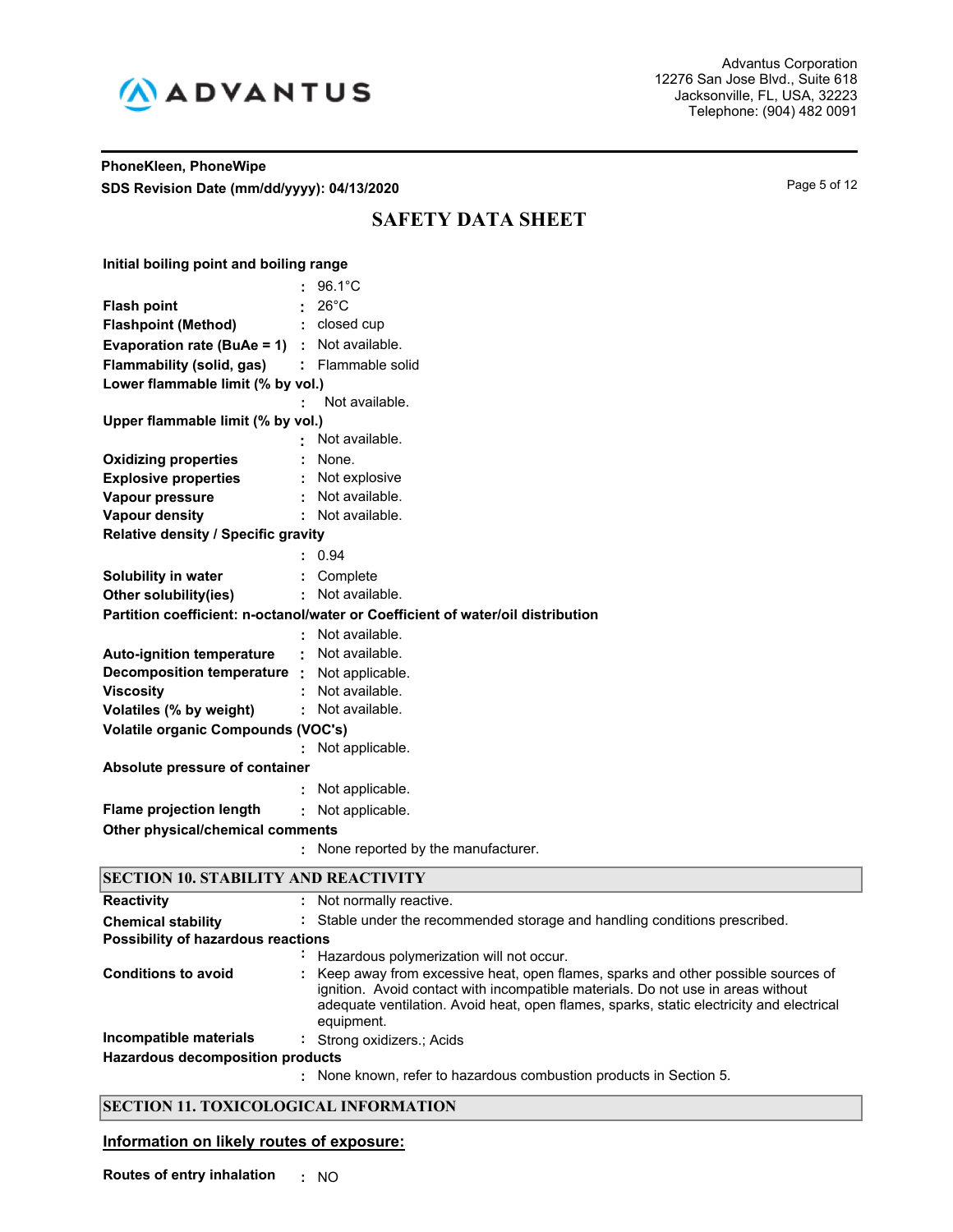

## **PhoneKleen, PhoneWipe SDS Revision Date (mm/dd/yyyy): 04/13/2020** Page 6 of 12

# **SAFETY DATA SHEET**

**Routes of entry skin & eye :** YES **Routes of entry Ingestion :** NO

**Routes of exposure skin absorption**

**Potential Health Effects:**

## **Signs and symptoms of short-term (acute) exposure**

**:** NO

*Sign and symptoms Inhalation*

|                                                  | None expected, when used as intended. Inhalation of high concentrations may cause<br>dizziness, disorientation, incoordination, narcosis, nausea or narcotic effects.                                                                                                                                                                                               |
|--------------------------------------------------|---------------------------------------------------------------------------------------------------------------------------------------------------------------------------------------------------------------------------------------------------------------------------------------------------------------------------------------------------------------------|
| Sign and symptoms ingestion                      |                                                                                                                                                                                                                                                                                                                                                                     |
|                                                  | : None expected, when used as intended. Ingestion may cause gastrointestinal irritation,<br>nausea, vomiting and diarrhea.                                                                                                                                                                                                                                          |
| Sign and symptoms skin                           | None expected, when used as intended. Direct skin contact may cause slight or mild,<br>transient irritation.                                                                                                                                                                                                                                                        |
| Sign and symptoms eyes                           | : Causes serious eye irritation. Symptoms may include redness, pain, tearing and<br>conjunctivitis.                                                                                                                                                                                                                                                                 |
| <b>Potential Chronic Health Effects</b>          |                                                                                                                                                                                                                                                                                                                                                                     |
| <b>Mutagenicity</b>                              | : Prolonged or repeated skin contact may cause drying and irritation. Prolonged<br>overexposure may cause liver and kidney effects.<br>: Not expected to be mutagenic in humans.                                                                                                                                                                                    |
|                                                  |                                                                                                                                                                                                                                                                                                                                                                     |
| Carcinogenicity                                  | : No components are listed as carcinogens by ACGIH, IARC, OSHA or NTP.                                                                                                                                                                                                                                                                                              |
| <b>Reproductive effects &amp; Teratogenicity</b> |                                                                                                                                                                                                                                                                                                                                                                     |
|                                                  | : Not expected to have other reproductive effects.                                                                                                                                                                                                                                                                                                                  |
| <b>Sensitization to material</b>                 | This material is classified as hazardous under U.S. OSHA regulations (29CFR<br>1910.1200) (Hazcom 2012) and Canadian WHMIS regulations (Hazardous Products<br>Regulations) (WHMIS 2015). Classification: Skin sensitization - Category 1A. May<br>cause an allergic skin reaction (e.g. swelling, rash and eczema). Not expected to be a<br>respiratory sensitizer. |
| Specific target organ effects :                  | This material is classified as hazardous under U.S. OSHA regulations (29CFR<br>1910.1200) (Hazcom 2012) and Canadian WHMIS regulations (Hazardous Products<br>Regulations) (WHMIS 2015). Classification:                                                                                                                                                            |
|                                                  | Specific target organ toxicity, single exposure - Category 3 (narcotic effects).<br>May cause drowsiness or dizziness.                                                                                                                                                                                                                                              |
| Medical conditions aggravated by overexposure    | Not classified as a specific target organ toxicity - repeated exposure.                                                                                                                                                                                                                                                                                             |
|                                                  |                                                                                                                                                                                                                                                                                                                                                                     |
|                                                  | : Pre-existing skin, eye and respiratory disorders.                                                                                                                                                                                                                                                                                                                 |
| <b>Synergistic materials</b>                     | None known or reported by the manufacturer.                                                                                                                                                                                                                                                                                                                         |
| <b>Toxicological data</b>                        | There is no available data for the product itself, only for the ingredients. See below for<br>individual ingredient acute toxicity data.                                                                                                                                                                                                                            |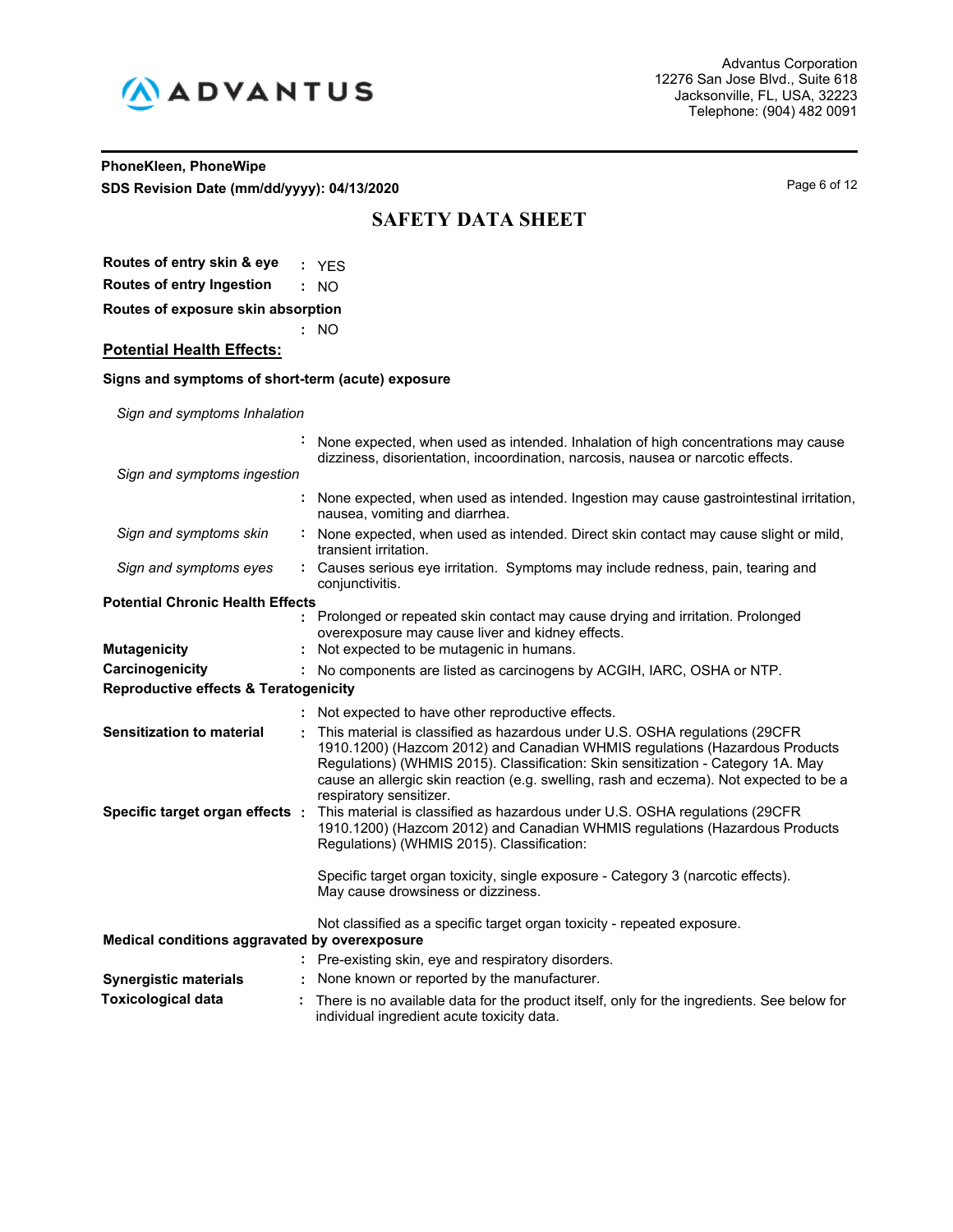

## **PhoneKleen, PhoneWipe SDS Revision Date (mm/dd/yyyy): 04/13/2020** Page 7 of 12

# **SAFETY DATA SHEET**

|                                                                                    | $LC_{50}(4hr)$                  | $LD_{50}$   |                  |
|------------------------------------------------------------------------------------|---------------------------------|-------------|------------------|
| <b>Chemical name</b>                                                               | inh, rat                        | (Oral, rat) | (Rabbit, dermal) |
| Ethyl alcohol                                                                      | > 32 380 ppm (61 mg/L) (vapour) | 7060 mg/kg  | > 15 800 mg/kg   |
| N-Alkyldimethylbenzyl<br>ammonium chloride                                         | N/A <sub>v</sub>                | $240$ mg/kg | 1420mg/kg        |
| Nonylphenol, ethoxylated                                                           | N/Av                            | 1310 mg/kg  | 2000 mg/kg       |
| Urea, N,N"-methylenebis[N'-<br>[3-(hydroxymethyl)<br>-2,5-dioxo-4-imidazolidinyl]- | N/A <sub>v</sub>                | 11300 mg/kg | N/Av             |

## **Other important toxicologica**l **hazards**

**:** None known or reported by the manufacturer.

## **SECTION 12. ECOLOGICAL INFORMATION**

**Ecotoxicity Not classified for hazards to the environment. See the following tables for individual** ingredient ecotoxicity data.

## *Ecotoxicity data:*

|                          |                              | <b>Toxicity to Fish</b>             |               |                 |
|--------------------------|------------------------------|-------------------------------------|---------------|-----------------|
|                          | Ingredients<br><b>CAS No</b> |                                     | NOEC / 21 day | <b>M</b> Factor |
| Ethyl alcohol            | 64-17-5                      | > 100 mg/L (Fathead<br>minnow)      | N/Av          | None.           |
| Nonylphenol, ethoxylated | 9016-45-9                    | 2.5 - 12.5 mg/L (Fathead<br>minnow) | N/Av          | None.           |

| Ingredients              | <b>CAS No</b> |                              | <b>Toxicity to Daphnia</b> |                 |
|--------------------------|---------------|------------------------------|----------------------------|-----------------|
|                          |               | EC50 / 48h                   | NOEC / 21 day              | <b>M</b> Factor |
| Ethyl alcohol            | 64-17-5       | 5012 mg/L (Daphnia<br>magna) | N/Av                       | None.           |
| Nonylphenol, ethoxylated | 9016-45-9     | 4.8 mg/L (Daphnia<br>magna)  | N/Av                       | None.           |

| Ingredients              | <b>CAS No</b> |                                 | <b>Toxicity to Algae</b> |                 |  |
|--------------------------|---------------|---------------------------------|--------------------------|-----------------|--|
|                          |               | EC50 / 96h or 72h               | NOEC / 96h or 72h        | <b>M</b> Factor |  |
| Ethyl alcohol            | 64-17-5       | 1000 mg/L/96hr (Green<br>algae) | N/Av                     | None.           |  |
| Nonylphenol, ethoxylated | 9016-45-9     | N/Av                            | N/Av                     | None.           |  |

**Persistence and degradability**

Ethanol is considered to be readily biodegradable. **:**

- 
- **Bioaccumulation potential :** No data is available on the product itself. See the following data for ingredient information.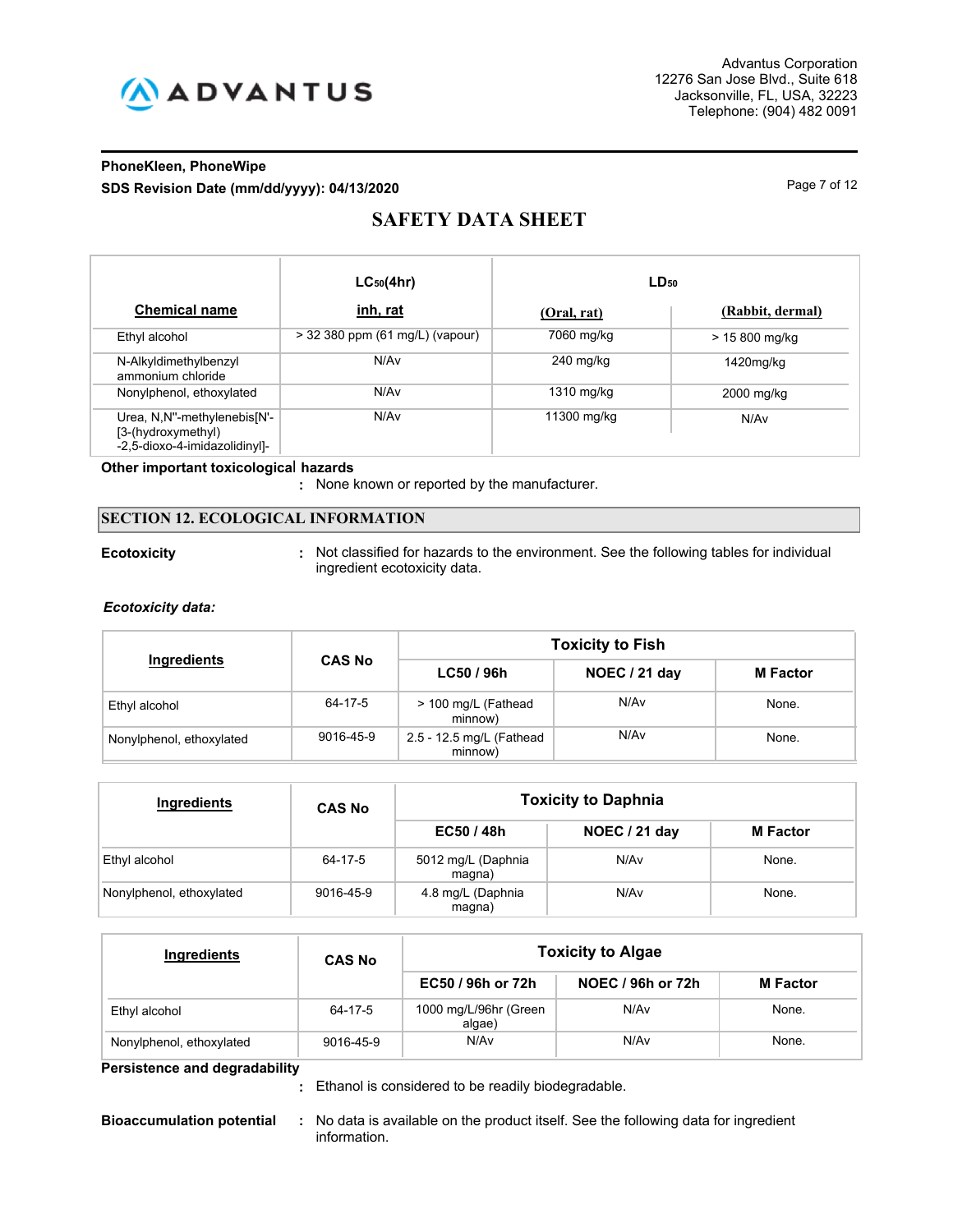

## **PhoneKleen, PhoneWipe SDS Revision Date (mm/dd/yyyy): 04/13/2020** Page 8 of 12

# **SAFETY DATA SHEET**

| <b>Components</b>                                                                                        | Partition coefficient n-octanol/water (log Kow) | <b>Bioconcentration factor (BCF)</b> |
|----------------------------------------------------------------------------------------------------------|-------------------------------------------------|--------------------------------------|
| Ethyl alcohol (CAS 64-17-5)                                                                              | $-0.31$                                         | N/Av                                 |
| N-Alkyldimethylbenzyl<br>ammonium chloride (CAS<br>8001-54-5)                                            | N/Av                                            | N/Av                                 |
| Nonylphenol, ethoxylated (CAS)<br>$9016 - 45 - 9$                                                        | 3.7                                             | < 0.2. < 1.4                         |
| Urea, N.N"-methylenebis[N'-[3-<br>(hydroxymethyl)<br>-2,5-dioxo-4-imidazolidinyl]-<br>$(CAS 39236-46-9)$ | N/Av                                            | N/Av                                 |
| <b>Mobility in soil</b>                                                                                  | No data is available on the product itself.     |                                      |

## **Other Adverse Environmental effects**

No data is available on the product itself. **:**

## **SECTION 13. DISPOSAL CONSIDERATIONS**

.

| <b>Handling for Disposal</b> | : See Section 7 (Handling and Storage) for further details. Empty containers retain<br>residue (liquid and/or vapour) and can be dangerous. Do not cut, weld, drill or grind on<br>or near this container.                                                                              |
|------------------------------|-----------------------------------------------------------------------------------------------------------------------------------------------------------------------------------------------------------------------------------------------------------------------------------------|
| <b>Methods of Disposal</b>   | : Dispose in accordance with all applicable federal, state, provincial and local<br>regulations.                                                                                                                                                                                        |
| <b>RCRA</b>                  | . If this product, as supplied, becomes a waste in the United States, it may meet the<br>criteria of a hazardous waste as defined under RCRA. Title 40 CFR 261. It is the<br>responsibility of the waste generator to determine the proper waste identification and<br>disposal method. |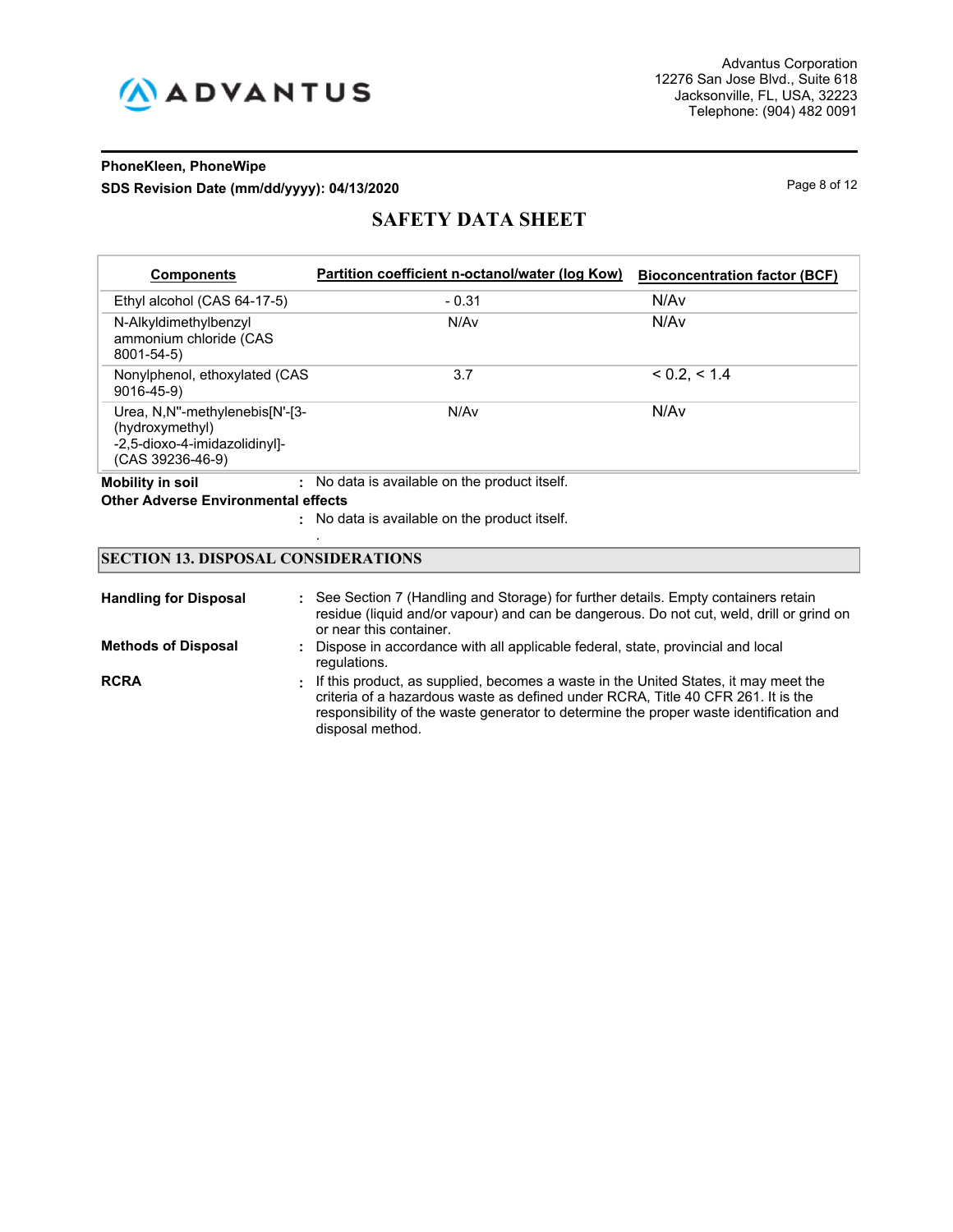

## **PhoneKleen, PhoneWipe SDS Revision Date (mm/dd/yyyy): 04/13/2020** Page 9 of 12

# **SAFETY DATA SHEET**

## **SECTION 14. TRANSPORT INFORMATION**

| <b>Regulatory</b><br>Information                     | <b>UN Number</b>              | UN proper shipping name                                                                                                                                                                                                      | <b>Transport</b><br>hazard<br>class(es) | <b>Packing</b><br>Group | Label |  |
|------------------------------------------------------|-------------------------------|------------------------------------------------------------------------------------------------------------------------------------------------------------------------------------------------------------------------------|-----------------------------------------|-------------------------|-------|--|
| 49CFR/DOT                                            | <b>UN3175</b>                 | not regulated<br>SOLIDS CONTAINING FLAMMABLE LIQUID, N.O.S.<br>Ш                                                                                                                                                             |                                         |                         |       |  |
| 49CFR/DOT<br><b>Additional</b><br>information        |                               | Special provision 47 allows for UN3175, Solids, Containing flammable liquid, N.O.S. in sealed packages, containing<br>less than 10 ml to be exempted from the regulations, provided there is no free liquid in the packet.   |                                         |                         |       |  |
| <b>TDG</b>                                           | <b>UN3175</b>                 | SOLIDS CONTAINING FLAMMABLE LIQUID, N.O.S.                                                                                                                                                                                   | not regulated                           | Ш                       |       |  |
| <b>TDG</b><br><b>Additional</b><br>information       |                               | Special provision 56 allows for UN3175, Solids, Containing flammable liquid, N.O.S. in sealed packages, containing<br>less than 10 ml to be exempted from the regulations, provided there is no free liquid in the packet.   |                                         |                         |       |  |
| <b>ICAO/IATA</b>                                     | <b>UN3175</b>                 | Solids containing flammable liquid, n.o.s.                                                                                                                                                                                   |                                         |                         |       |  |
| <b>ICAO/IATA</b><br><b>Additional</b><br>information |                               | Special provision A46 allows for UN 3175, Solids, Containing flammable liquid, N.O.S. in sealed packages, containing<br>less than 10 ml to be exempted from the regulations, provided there is no free liguid in the packet. |                                         |                         |       |  |
| <b>IMDG</b>                                          | <b>UN3175</b>                 | SOLIDS CONTAINING FLAMMABLE LIQUID, N.O.S.                                                                                                                                                                                   | not regulated                           | $\mathsf{II}$           |       |  |
| <b>IMDG</b><br><b>Additional</b><br>information      |                               | Special provision 216 allows for UN 3175, Solids, Containing flammable liguid, N.O.S. in sealed packages, containing<br>less than 10 ml to be exempted from the regulations, provided there is no free liquid in the packet. |                                         |                         |       |  |
|                                                      | Special precautions for user: | Keep away from heat, hot surfaces, sparks, open flames and other ignition sources -<br>No smoking.                                                                                                                           |                                         |                         |       |  |
| <b>Environmental hazards</b>                         |                               | This product does not meet the criteria for an environmentally hazardous mixture,<br>according to the IMDG Code. See ECOLOGICAL INFORMATION, Section 12.                                                                     |                                         |                         |       |  |
|                                                      |                               | Transport in bulk according to Annex II of MARPOL 73/78 and the IBC Code<br>Not available.                                                                                                                                   |                                         |                         |       |  |

## **SECTION 15 - REGULATORY INFORMATION**

## **US Federal Information:**

Components listed below are present on the following U.S. Federal chemical lists: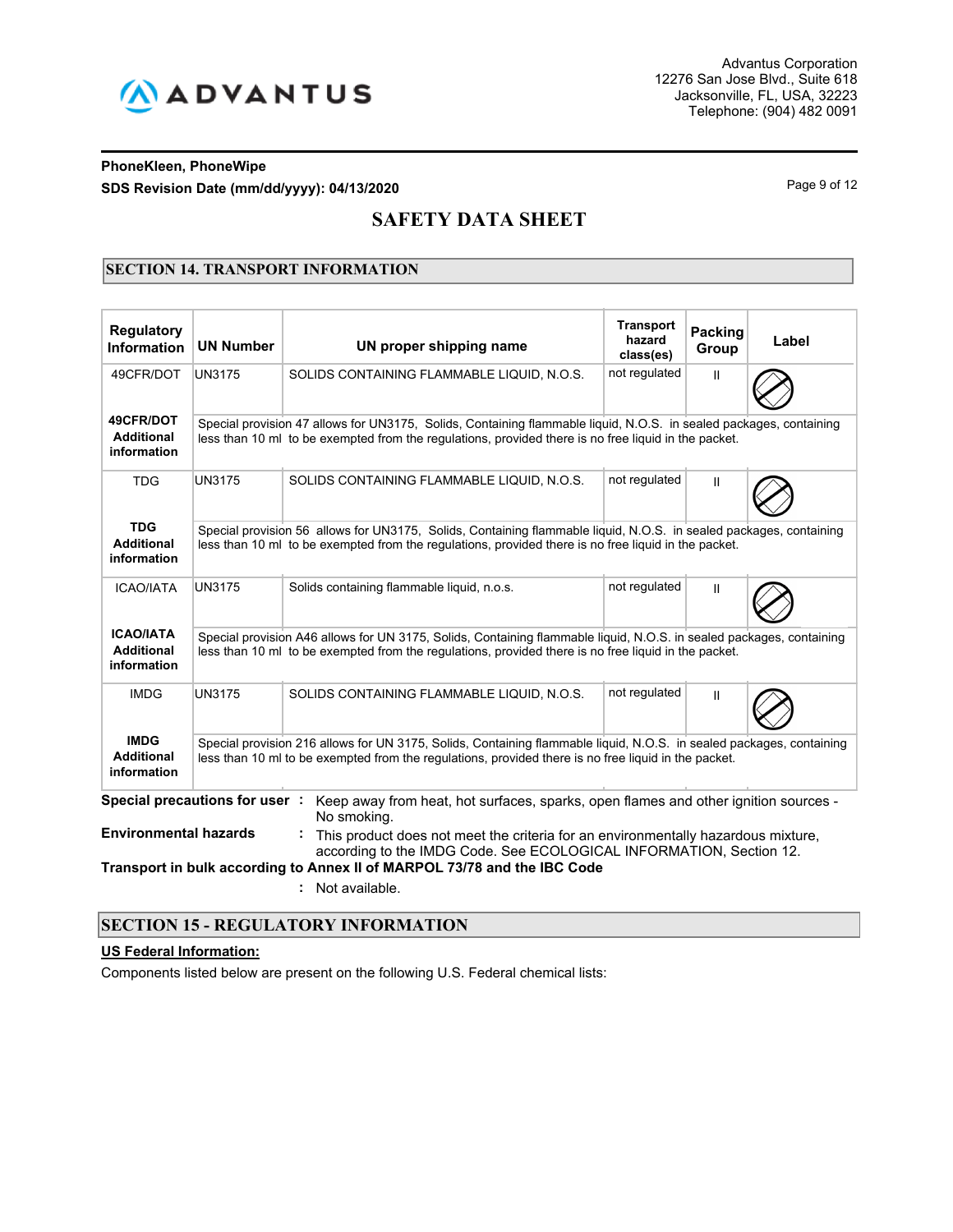

## **PhoneKleen, PhoneWipe SDS Revision Date (mm/dd/yyyy): 04/13/2020** Page 10 of 12

| Ingredients                                                                               | CAS#       | <b>TSCA</b><br>Inventory | <b>CERCLA</b><br>Reportable<br>Quantity(RQ) (40<br>CFR 117.302): | <b>SARA TITLE III:</b><br>Sec. 302,<br><b>Extremely</b> | SARA TITLE III: Sec. 313, 40 CFR<br>372, Specific Toxic Chemical |                             |  |
|-------------------------------------------------------------------------------------------|------------|--------------------------|------------------------------------------------------------------|---------------------------------------------------------|------------------------------------------------------------------|-----------------------------|--|
|                                                                                           |            |                          |                                                                  | <b>Hazardous</b><br>Substance, 40<br><b>CFR 355:</b>    | <b>Toxic Chemical</b>                                            | de minimus<br>Concentration |  |
| Ethyl alcohol                                                                             | 64-17-5    | Yes                      | None.                                                            | None.                                                   | <b>No</b>                                                        | N/Ap                        |  |
| N-Alkyldimethylbenzyl<br>ammonium chloride                                                | 8001-54-5  | <b>NL</b>                | N/Ap                                                             | N/Av                                                    | <b>No</b>                                                        | N/Ap                        |  |
| Nonylphenol, ethoxylated                                                                  | 9016-45-9  | Yes                      | None.                                                            | None.                                                   | <b>No</b>                                                        | N/Ap                        |  |
| Urea.<br>N,N"-methylenebis[N'-[3-<br>(hydroxymethyl)<br>-2.5-dioxo-4-imidazolidin<br>yl]- | 39236-46-9 | Yes                      | N/Ap                                                             | N/Av                                                    | <b>No</b>                                                        | N/Ap                        |  |

# **SAFETY DATA SHEET**

SARA TITLE III: Sec. 311 and 312, SDS Requirements, 40 CFR 370 Hazard Classes: Flammable; Eye irritation; Skin sensitization .

Under SARA Sections 311 and 312, the EPA has established threshold quantities for the reporting of hazardous chemicals. The current thresholds are 500 pounds or the threshold planning quantity (TPQ), whichever is lower, for extremely hazardous substances and 10,000 pounds for all other hazardous chemicals.

#### **US State Right to Know Laws:**

The following chemicals are specifically listed by individual States:

| <b>Ingredients</b>                                                                   | CAS#       | <b>California Proposition 65</b> | <b>State "Right to Know" Lists</b> |           |     |            |           |           |                |
|--------------------------------------------------------------------------------------|------------|----------------------------------|------------------------------------|-----------|-----|------------|-----------|-----------|----------------|
|                                                                                      |            | Listed                           | <b>Type of Toxicity</b>            | CA        | МA  | <b>MN</b>  | <b>NJ</b> | <b>PA</b> | R <sub>l</sub> |
| Ethyl alcohol                                                                        | 64-17-5    | No                               | N/Ap                               | Yes       | Yes | <b>Yes</b> | Yes       | Yes       | Yes            |
| N-Alkyldimethylbenzyl<br>ammonium chloride                                           | 8001-54-5  | No                               | N/Ap                               | No.       | No  | No         | No.       | No.       | No             |
| Nonylphenol, ethoxylated                                                             | 9016-45-9  | No                               | N/Ap                               | No.       | No. | No         | No        | No        | No             |
| Urea.<br>N,N"-methylenebis[N'-[3-<br>(hydroxymethyl)<br>-2.5-dioxo-4-imidazolidinyll | 39236-46-9 | No                               | N/Ap                               | <b>No</b> | No  | No         | No        | No.       | No             |

## **Canadian Information:**

WHMIS Classification: Refer to Section 2 for a WHMIS Classification for this product. All ingredients are present on the DSL.

## **International Information:**

Components listed below are present on the following International Inventory list: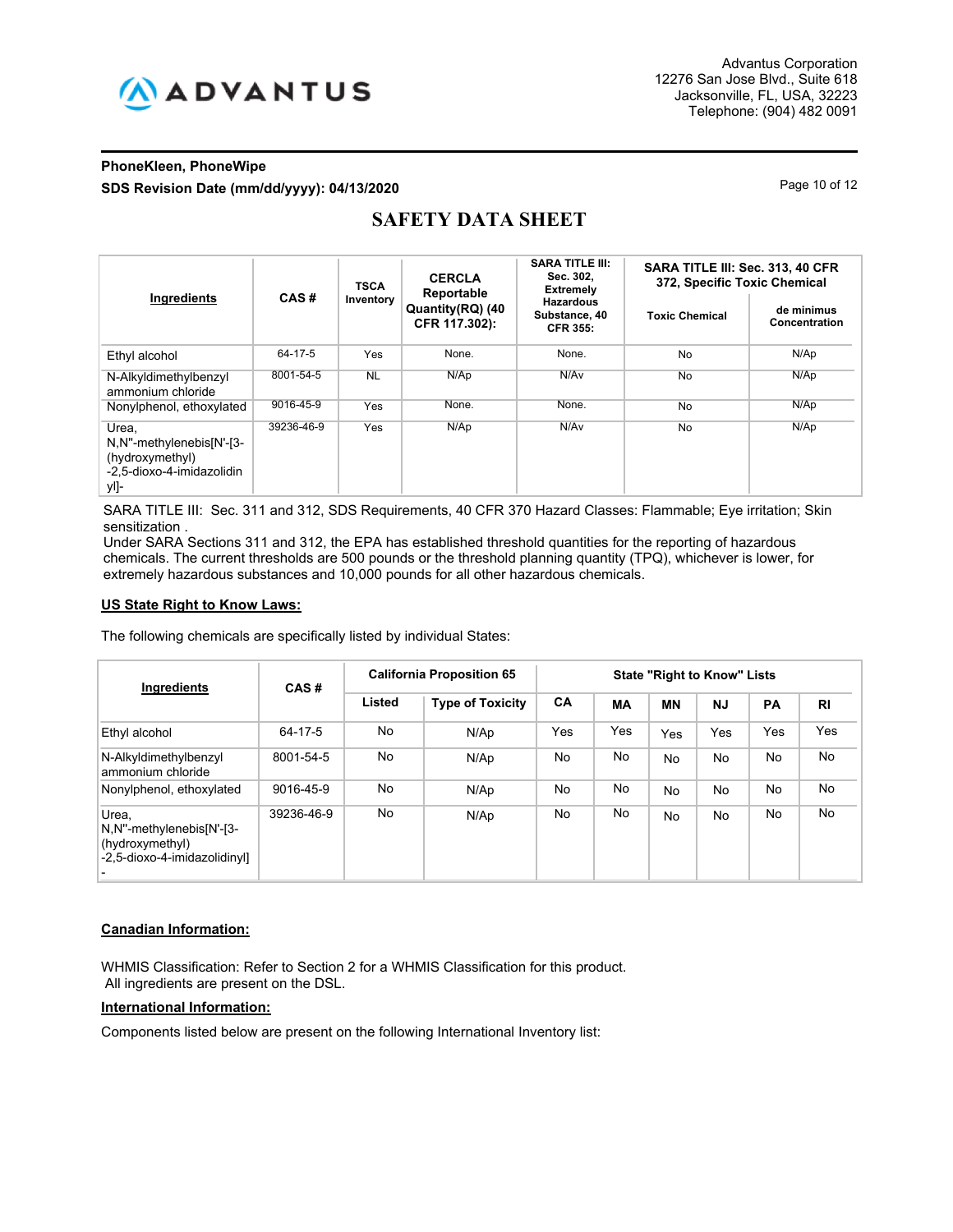

## **PhoneKleen, PhoneWipe SDS Revision Date (mm/dd/yyyy): 04/13/2020** Page 11 of 12

# **SAFETY DATA SHEET**

| Ingredients                                                                               | CAS#       | European<br><b>EINECs</b> | Australia<br><b>AICS</b> | <b>Philippines</b><br><b>PICCS</b> | <b>Japan ENCS</b> | Korea<br><b>KECI/KECL</b> | China<br><b>IECSC</b> | NewZealand<br><b>IOC</b>                            |
|-------------------------------------------------------------------------------------------|------------|---------------------------|--------------------------|------------------------------------|-------------------|---------------------------|-----------------------|-----------------------------------------------------|
| Ethyl alcohol                                                                             | 64-17-5    | 200-578-6                 | Present                  | Present                            | $(2)-202$         | KE-13217                  | Present               | HSR001144                                           |
| N-Alkyldimethylbenzyl<br>ammonium chloride                                                | 8001-54-5  | N/Av                      | Present                  | Present                            | N/Av              | KE-00790                  | Present               | HSR002952                                           |
| Nonylphenol, ethoxylated                                                                  | 9016-45-9  | 500-024-6                 | Present                  | Present                            | $(7)-172$         | KE-26244                  | Present               | HSR003054:<br>HSR006598.<br>HSR006618<br>(dilution) |
| Urea.<br>N,N"-methylenebis[N'-[3-<br>(hydroxymethyl)<br>-2.5-dioxo-4-imidazolidin<br>yl]- | 39236-46-9 | 254-372-6                 | Present                  | Present                            | N/Av              | KE-23828                  | Present               | HSR003843                                           |
|                                                                                           |            |                           |                          |                                    |                   |                           |                       |                                                     |

## **SECTION 16. OTHER INFORMATION**

**Legend :**

| : ACGIH: American Conference of Governmental Industrial Hygienists<br>CA: California<br><b>CAS: Chemical Abstract Services</b> |
|--------------------------------------------------------------------------------------------------------------------------------|
| CERCLA: Comprehensive Environmental Response, Compensation, and Liability Act<br>of 1980                                       |
| CFR: Code of Federal Regulations                                                                                               |
| <b>CNS: Central Nervous System</b>                                                                                             |
| CSA: Canadian Standards Association                                                                                            |
| DOT: Department of Transportation                                                                                              |
| EPA: Environmental Protection Agency                                                                                           |
| HSDB: Hazardous Substances Data Bank                                                                                           |
| IARC: International Agency for Research on Cancer                                                                              |
| Inh: Inhalation                                                                                                                |
| <b>IUCLID: International Uniform Chemical Information Database</b>                                                             |
| LC: Lethal Concentration                                                                                                       |
| LD: Lethal Dose                                                                                                                |
| MA: Massachusetts                                                                                                              |
| MN: Minnesota                                                                                                                  |
| N/Ap: Not Applicable                                                                                                           |
| N/Av: Not Available                                                                                                            |
| NIOSH: National Institute of Occupational Safety and Health                                                                    |
| NJ: New Jersey                                                                                                                 |
| NTP: National Toxicology Program                                                                                               |
| OSHA: Occupational Safety and Health Administration                                                                            |
| PA: Pennsylvania                                                                                                               |
| PEL: Permissible exposure limit                                                                                                |
| RCRA: Resource Conservation and Recovery Act                                                                                   |
| RI: Rhode Island                                                                                                               |
| RTECS: Registry of Toxic Effects of Chemical Substances                                                                        |
| SARA: Superfund Amendments and Reauthorization Act                                                                             |
| STEL: Short Term Exposure Limit                                                                                                |
| TDG: Canadian Transportation of Dangerous Goods Act & Regulations                                                              |
| TLV: Threshold Limit Values                                                                                                    |
| TWA: Time Weighted Average                                                                                                     |
| WHMIS: Workplace Hazardous Materials Identification System                                                                     |